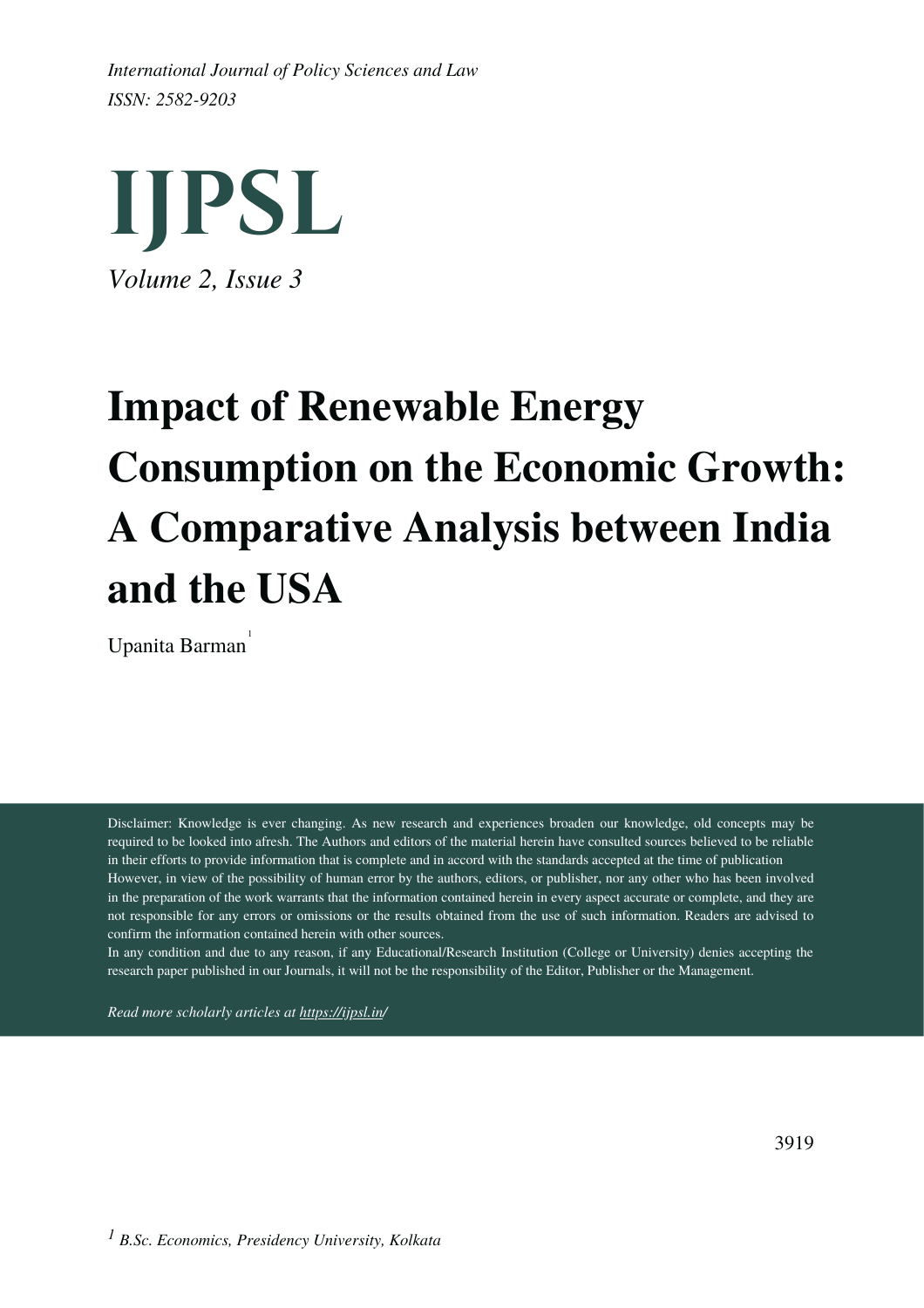*ISSN: 2582-9203*

## **Abstract**

Non-renewable sources of energy like coal, petroleum, and gas have helped in the economic growth of a country immensely but they have certain social, economic, and environmental disadvantages, thus encouraging us to use more environment-friendly renewable sources of energy. These renewable energy sources eliminate harmful gasses like carbon monoxide, excess carbon dioxide, etc. Moreover, they can be used for power generation, which can further generate energy. The study aims to conduct a comparative study of the relationship between energy consumption from renewable sources and economic growth in India and the United States of America. The study uses secondary data from the period 1990-to 2018. We have taken the renewable energy consumption and GDP per capita data from the World Bank site for this research. The statistical analysis is based on descriptive statistics, regression analysis, and correlation using Microsoft Excel. The results show that there is a positive correlation between renewable energy consumption and the economic growth of the USA whereas there is a negative relationship between economic growth and renewable energy consumption in India.

**Keywords:** *renewable energy, consumption, economic growth, India, United States of America*

## **1.0 Introduction**

Many countries have achieved economic growth during the past few centuries due to industrialization. The process of industrialization is primarily the period of social and economic change that transforms a human group from an agrarian society into an industrial society. This involves an extensive re-organization of an economy for manufacturing [1]. Industrialization comes at a heavy cost of the depletion of the non-renewable sources of energy like coal, petroleum, etc, and the emission of greenhouse gases like carbon dioxide, methane, and carbon monoxide leading to global warming and climate change. International attention to global warming and climate change has led to a concerted global effort in reducing carbon emissions. Efforts were initiated to reduce the share of fossil fuel-driven emissions in the Kyoto Protocol, 1997. The treaty compelled the industrialized countries to reduce greenhouse gas emissions, particularly CO2. Consequently, many developed and emerging countries started to shift from dependence on fossil fuels to renewable energy [2]. However, if emission reduction pledges at the current level, the world's temperature will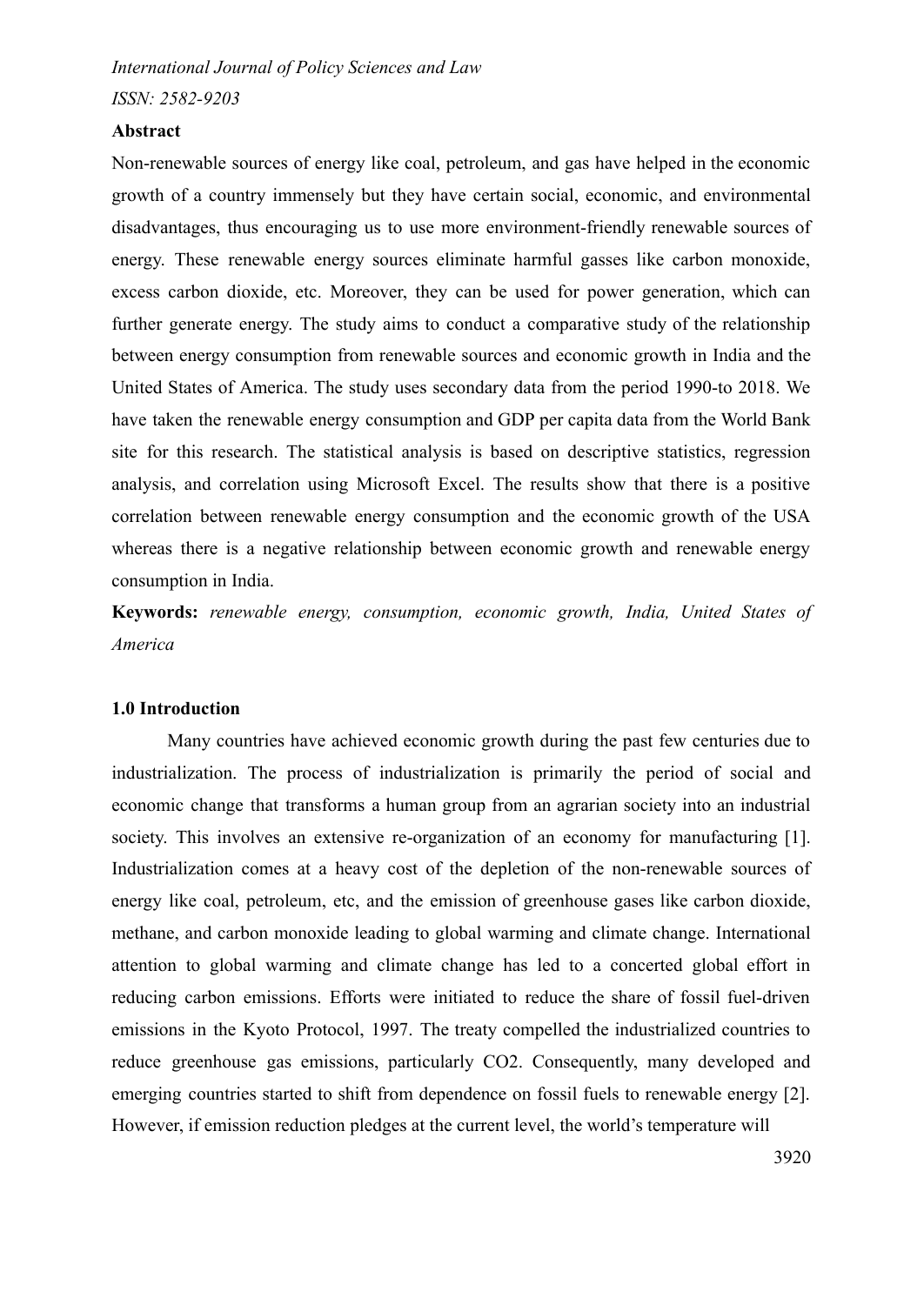*ISSN: 2582-9203*

increase to almost twice the limit referred to in the Paris Agreement by the end of the century [3]. Therefore, the need to shift from non-renewable to renewable sources of energy and to find a sustainable solution for energy challenges has become even more critical.

The critical question is whether the consumption and production of renewable energy will contribute to economic growth. However, there is some discrepancy in the relationship between whether there will be economic growth with increased consumption of renewable energy. The differences in the theoretical propositions could be summed up in four different hypotheses. First, the energy conservation policies and increased consumption of renewable energy may adversely affect economic growth. It is argued that economic growth is largely dependent on traditional energy sources. This proposition is called the growth hypothesis. The second, the "conservation hypothesis," proposes that energy-saving policies may be adopted with little or no negative impact on economic growth. The "growth hypothesis" implies that energy consumption is vital for economic growth. The "feedback hypothesis" is the final one that involves bidirectional causality between the two elements. An investigation of the above hypothesis can be used to develop an energy policy. Energy conservation policy entails reducing energy consumption in order to stimulate economic growth. [3]. We intend to analyze whether this hypothesis should be accepted or rejected. Given the importance of renewable energy, it is important to determine a relationship between renewable energy consumption and economic growth. No such previous study was done on the United States of America and India. This paper aims to address the same in the context of India and the United States of America where India has been taken as the representative of a developing country and the United States has been taken as the representative of a developed country.

## **2.0 Review of Literature**

For the period 1980–2011, data analysis was conducted on OECD nations. Their research uncovers a long-term link between energy use (both renewable and conventional) and industrial production and economic growth [4]. In the short run, there was also evidence of a two-way relationship between conventional energy consumption and GDP growth. According to these findings, expanding renewable energy sources is a realistic approach for addressing energy security and climate change, while gradually replacing fossil fuels with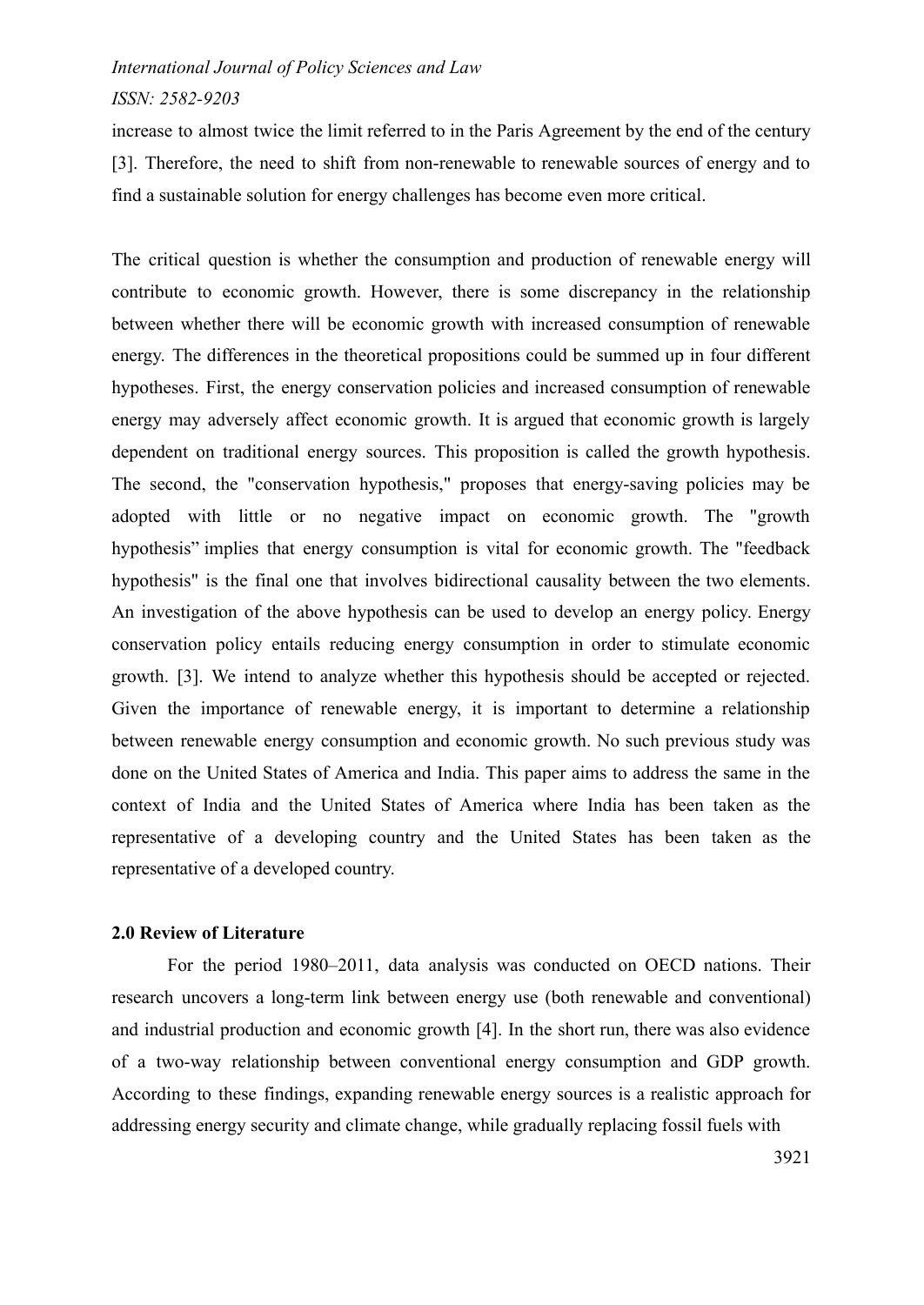## *ISSN: 2582-9203*

renewable energy sources promotes a sustainable energy economy. An investigation was conducted on the influence of REC on economic growth in China by estimating Cobb–Douglas production functions for the years 1978 to 2008, concluding that REC has a positive impact on GDP. Using the multivariate ordinary least squares method, it was discovered that a 1% rise in REC boosts real GDP by 0.12%[5]. There was a study on the economic growth impacts of renewable and non-renewable energy in Europe and Eurasian countries. The findings reveal that, whereas the growth rate of non-REC has a negative influence on GDP growth, the growth rate of REC has a favourable impact [6]. Data from 80 nations were used to create a statistical model in which GDP is the dependent variable and power consumption from renewable and conventional sources, as well as various macroeconomic variables, are the key explanatory variables. The findings demonstrate a two-way link between RES use, conventional energy, and GDP in both the short and long run. There is also a two-way short-run relationship between renewable and non-renewable energy sources, implying that switching between energy sources is possible [7]. A study in 2018 was conducted to investigate whether there is a link between REC and economic growth in European countries. The results show that nations with greater GDP have a higher correlation between the two variables than countries with lower GDP [2].

A large number of studies have been conducted on the relationship between renewable energy and economic growth but they have certain limitations. They lack uniformity in determining the relationship with the existing data. Different studies support different hypotheses. A very limited number of studies have been conducted on the changed share of renewable energy consumption to the total energy consumption and their impact on economic growth. Further, no empirical study has been conducted to derive a comparative analysis between India and the USA determining the impact of renewable energy consumption on the economic growth of the respective nation.

## **3.0 Trends in the Usage of Renewable Energy in India and the United States of America**

The data in Table A1 and A2 gives the share of renewable energy consumption (REC) out of the total consumption in India and the United States of America from 1990 to 2018. It shows that the share of renewable energy consumption to total energy consumption has reduced in India over the period whereas it has increased in the United States.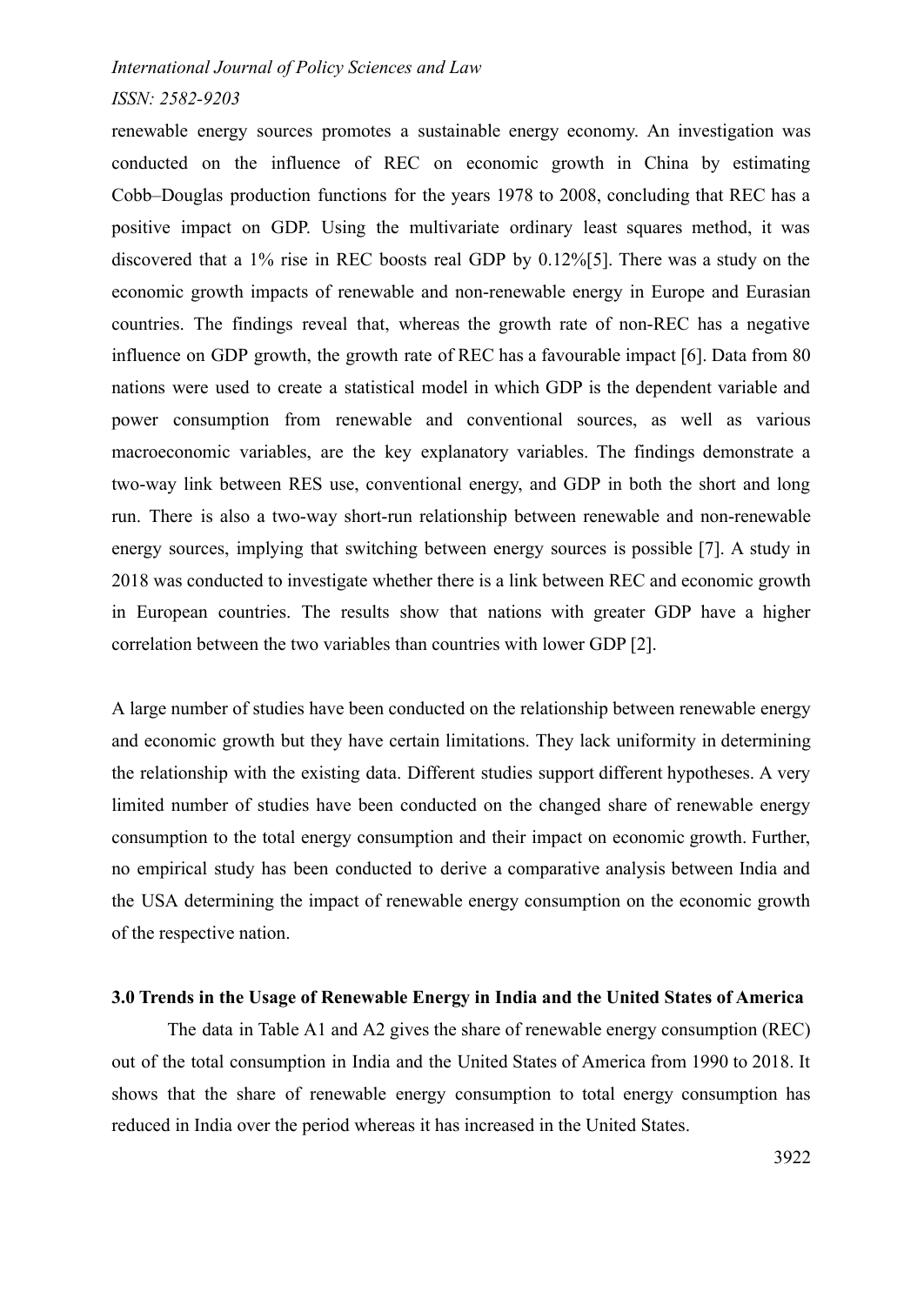## *ISSN: 2582-9203*

Between 1990 and 2018, India's primary energy consumption nearly tripled, reaching an estimated 916 million tonnes of oil equivalent [8]. In 2018, coal continues to provide the majority (45%) of India's overall energy consumption, followed by petroleum and other liquids (26%), and traditional biomass and waste (20%). Other renewable fuel sources provide for a modest fraction of primary energy consumption, even though several of these resources, such as solar, wind, and hydroelectricity, have enormous capacity potential. Over the last few years, the country has shifted away from traditional biomass and garbage as the availability of electricity connections for the household and commercial sectors has increased. Even though natural gas accounts for only 6% of India's total energy consumption, the country intends to expand its natural gas market share to 15% by 2030 as part of the country's plan to reduce air pollution and use cleaner-burning fuels [9].



Figure 1

Fossil fuels account for 78% of the USA's energy, nuclear account for 8.9%, and renewables account for 12.5%. Renewables surpassed coal as the source of energy in the United States in 2019, and this trend is expected to continue in 2020. Although wind and solar are the fastest-growing renewable energy sources, they only account for 4.6% of total renewable energy production.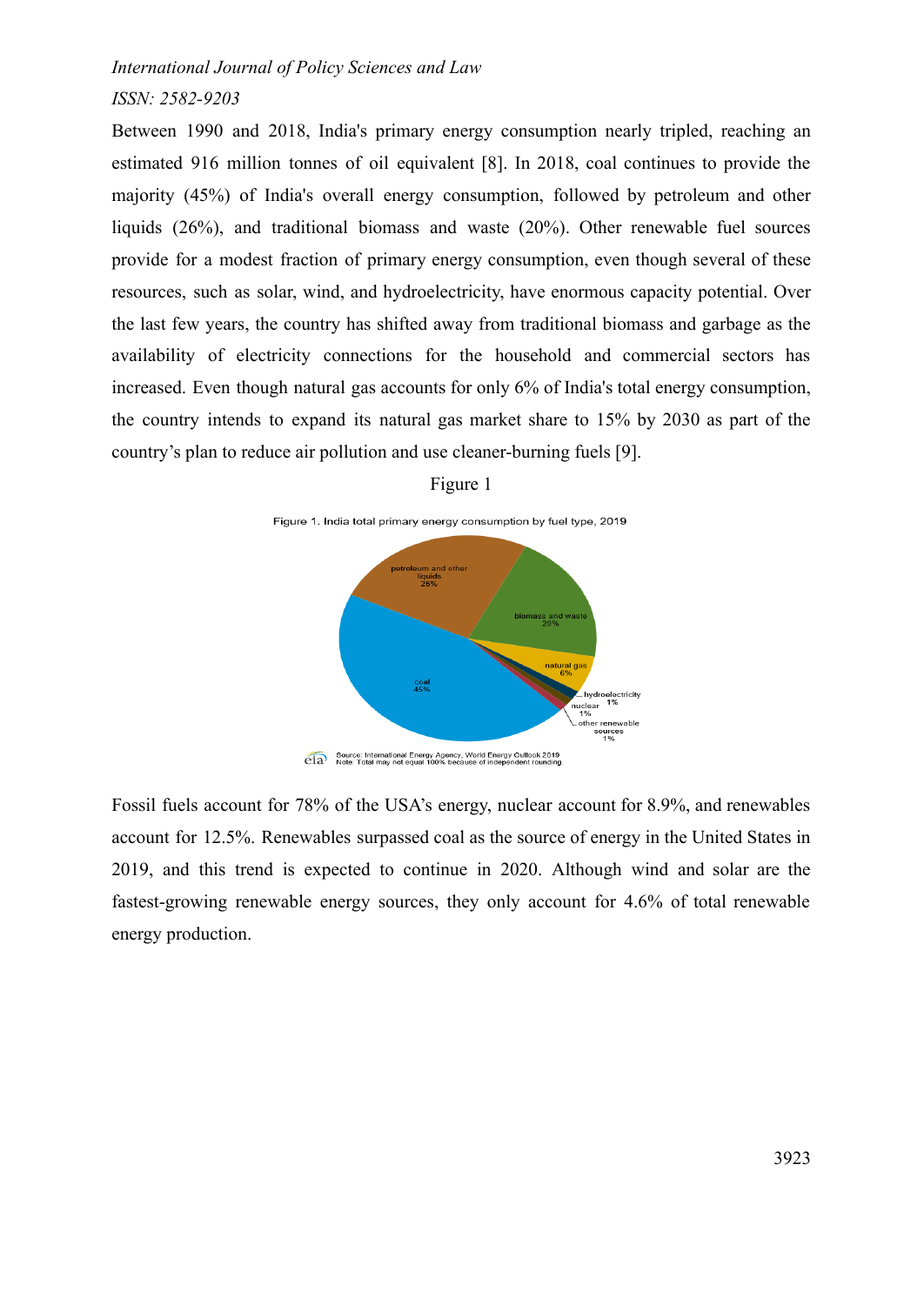*ISSN: 2582-9203*





*Source: U.S. Energy Information Administration (EIA) (2021) Monthly Energy Review May 2021*

Over the years, the government policies favouring the renewable sector of India and the USA have made progress in the total volume of consumption but its share in the total energy consumption is decreasing in India but increasing in the USA. This raises the question of whether recent economic development in these economies is being fuelled by the increased use of fossil fuels.

## **4.0 Methodology**

This paper considers sustainable energy as the measure of the share of renewable energy consumption in total energy consumption per capita unit. Economic growth is assessed by GDP per capita because the study's goal is to see how GDP per capita affects economic growth. The study is based on annual data on GDP and Renewable energy consumption that are collected from 1990 to 2018 for India and the USA. These two countries are selected for study since existing literature lacks comparative study on this subject in the aforementioned countries. The required data are collected from World Bank's database, i.e., World Development Indicators.

To analyze the impact of sustainable energy on economic growth, the following model has been estimated as:

$$
GDP = f(REC) \tag{1}
$$

In this model, GDP is per capita GDP, REC is the share of REC in total energy consumption, and since the study involves two countries and the impact of sustainable energy on economic growth in these countries had to be investigated, in the first stage, a simple linear regression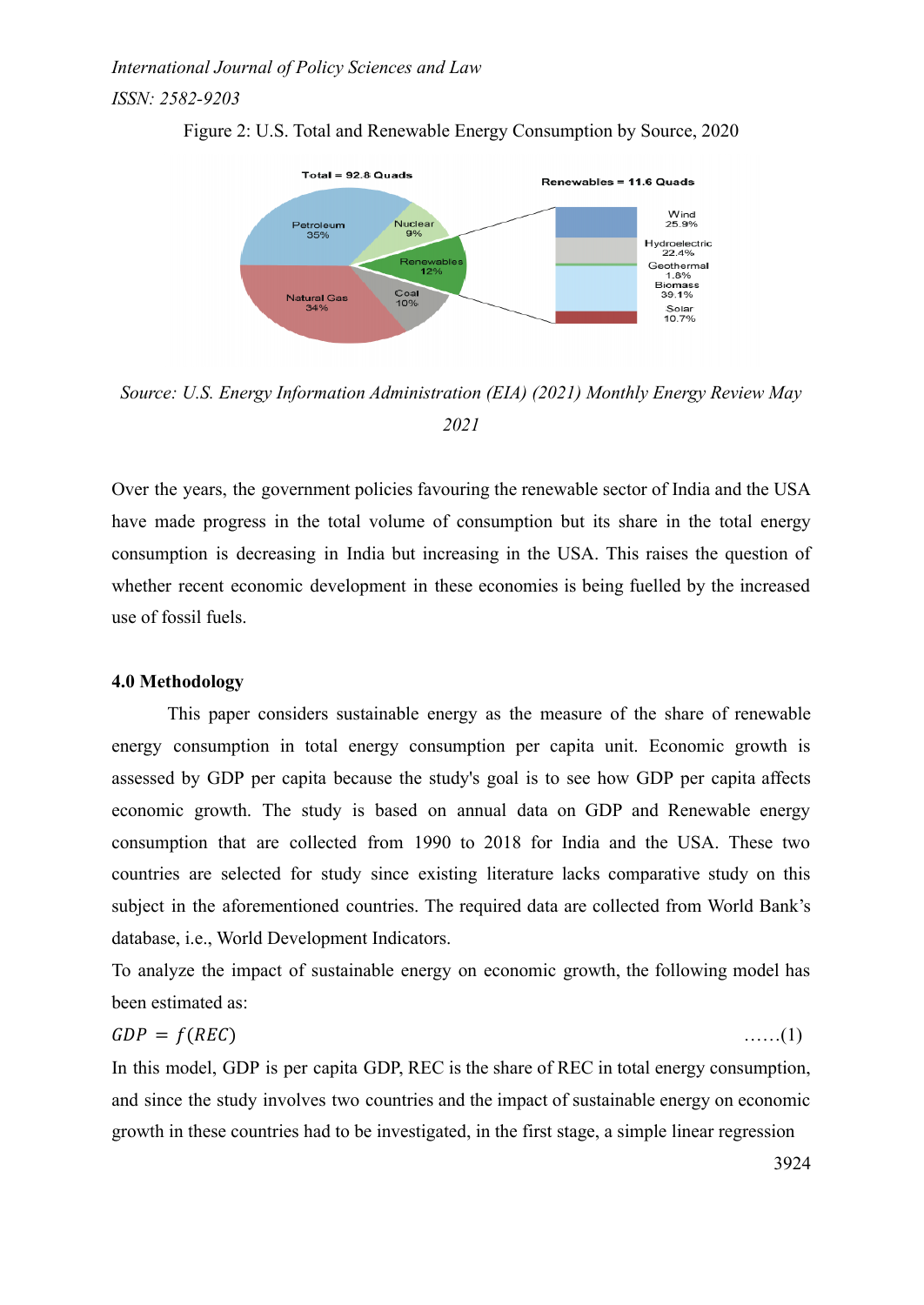## *ISSN: 2582-9203*

model has been estimated. The equation has been stated as follows:

$$
Y = \beta_{1i} + \beta_2 X_{2i} + \epsilon_i \tag{2}
$$

Where, Y stands for GDP per capita which is a proxy to measure the economic growth;  $X_2$ represents the share of REC in total energy consumption,  $\beta_2$  is its coefficient of renewable energy consumption; i stands for the ith cross-sectional unit (i.e., country),  $\beta_{1i}$  stands for individual effect (country effect) and is an unknown parameter to be estimated. The existing empirical findings show that the size and nature of the impact of the increased share of consumption of renewable energy on economic growth differ between countries. This is due to the differential abilities of the countries to convert the resources into more growth. Cost, technologies, skills, public awareness, government policies, and support schemes such as subsidies, sectors/fields where such energy is utilized, etc. are the key factors in determining the ability of the countries to convert renewable energy sources into real economic growth.

Model-1 generated by simple linear regression estimation ignores such country-specific factors in governing the growth of the economy.

The following hypothesis is tested

Null and Alternative Hypothesis

## PRIMARY HYPOTHESIS

H0: There is no relation between renewable energy consumption and economic growth in India

H1: There is a relation between renewable energy consumption and economic growth in India Independent Variable: GDP of India

Dependent Variable: Renewable Energy Consumption of India

SECONDARY HYPOTHESIS

H0: There is no relation between renewable energy consumption and economic growth in India

H1: There is a relation between renewable energy consumption and economic growth in India Independent Variable: GDP of USA

Dependent Variable: Renewable Energy Consumption of USA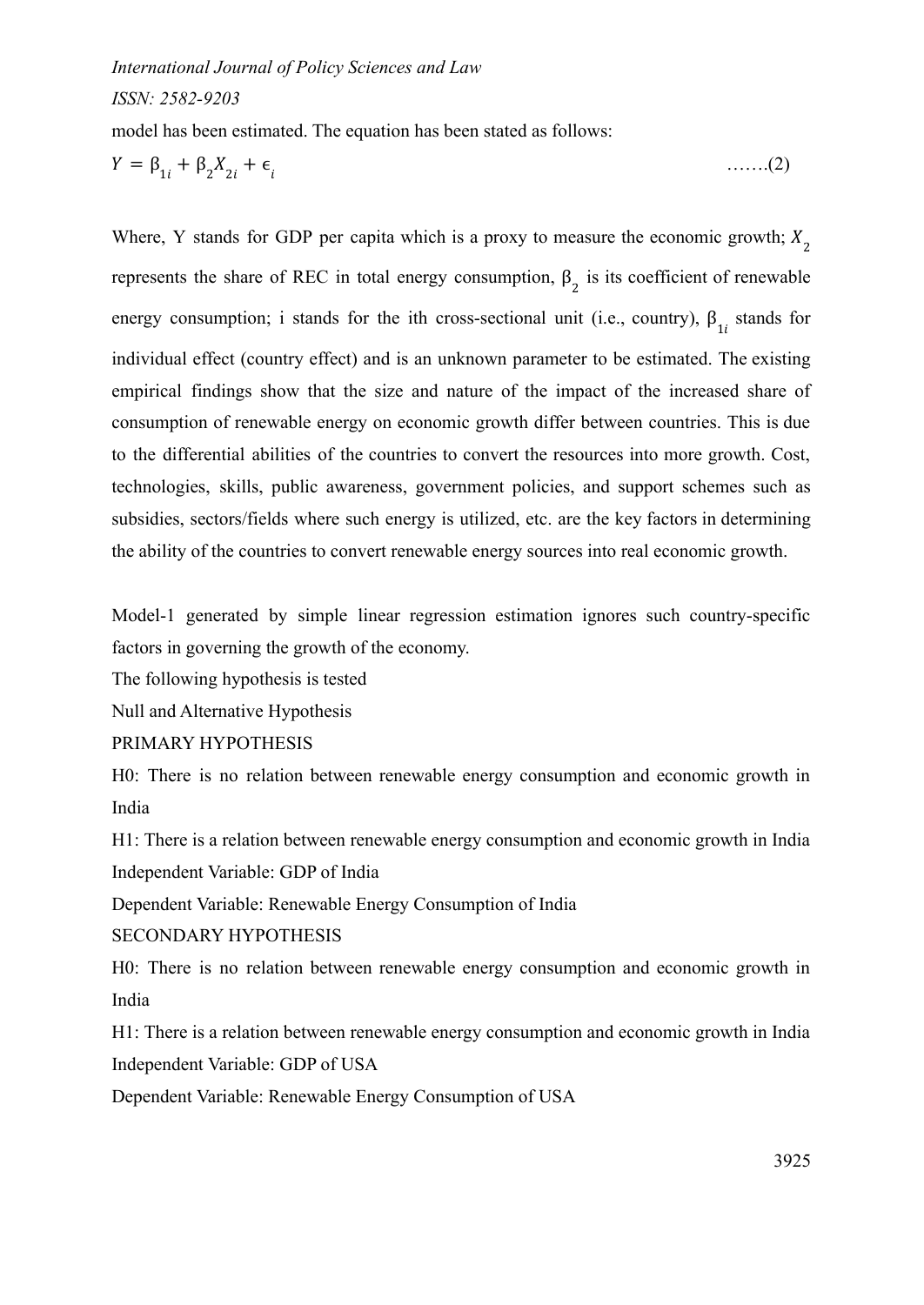*International Journal of Policy Sciences and Law*

*ISSN: 2582-9203*

# **5.0 Data**

Table A1: Share of renewable energy consumption out of total energy consumption in India and GDP at constant US\$; REC: Share of Renewable Energy Consumption in total energy consumption

| <b>YEAR</b> | <b>REC</b> | <b>GDP</b>   |
|-------------|------------|--------------|
| 1990        | 58.65286   | $3.21E+11$   |
| 1991        | 57.60479   | $2.7E+11$    |
| 1992        | 57.23057   | $2.88E + 11$ |
| 1993        | 56.98336   | $2.79E+11$   |
| 1994        | 55.55719   | $3.27E + 11$ |
| 1995        | 54.48412   | $3.6E+11$    |
| 1996        | 53.76741   | $3.93E+11$   |
| 1997        | 52.48807   | $4.16E+11$   |
| 1998        | 52.71226   | $4.21E+11$   |
| 1999        | 51.71729   | 4.59E+11     |
| 2000        | 51.5537    | $4.68E + 11$ |
| 2001        | 51.8585    | $4.85E+11$   |
| 2002        | 50.8081    | $5.15E+11$   |
| 2003        | 50.8298    | $6.08E+11$   |
| 2004        | 50.0728    | $7.09E + 11$ |
| 2005        | 48.5324    | $8.2E + 11$  |
| 2006        | 46.0632    | $9.4E + 11$  |
| 2007        | 44.9034    | $1.22E+12$   |
| 2008        | 43.4051    | $1.2E+12$    |
| 2009        | 42.1075    | $1.34E+12$   |
| 2010        | 41.1128    | $1.68E+12$   |
| 2011        | 40.5772    | $1.82E+12$   |
| 2012        | 39.3461    | $1.83E+12$   |
| 2013        | 38.1829    | $1.86E+12$   |
| 2014        | 36.0538    | $2.04E+12$   |
| 2015        | 34.3959    | $2.1E+12$    |

 $\frac{1}{3926}$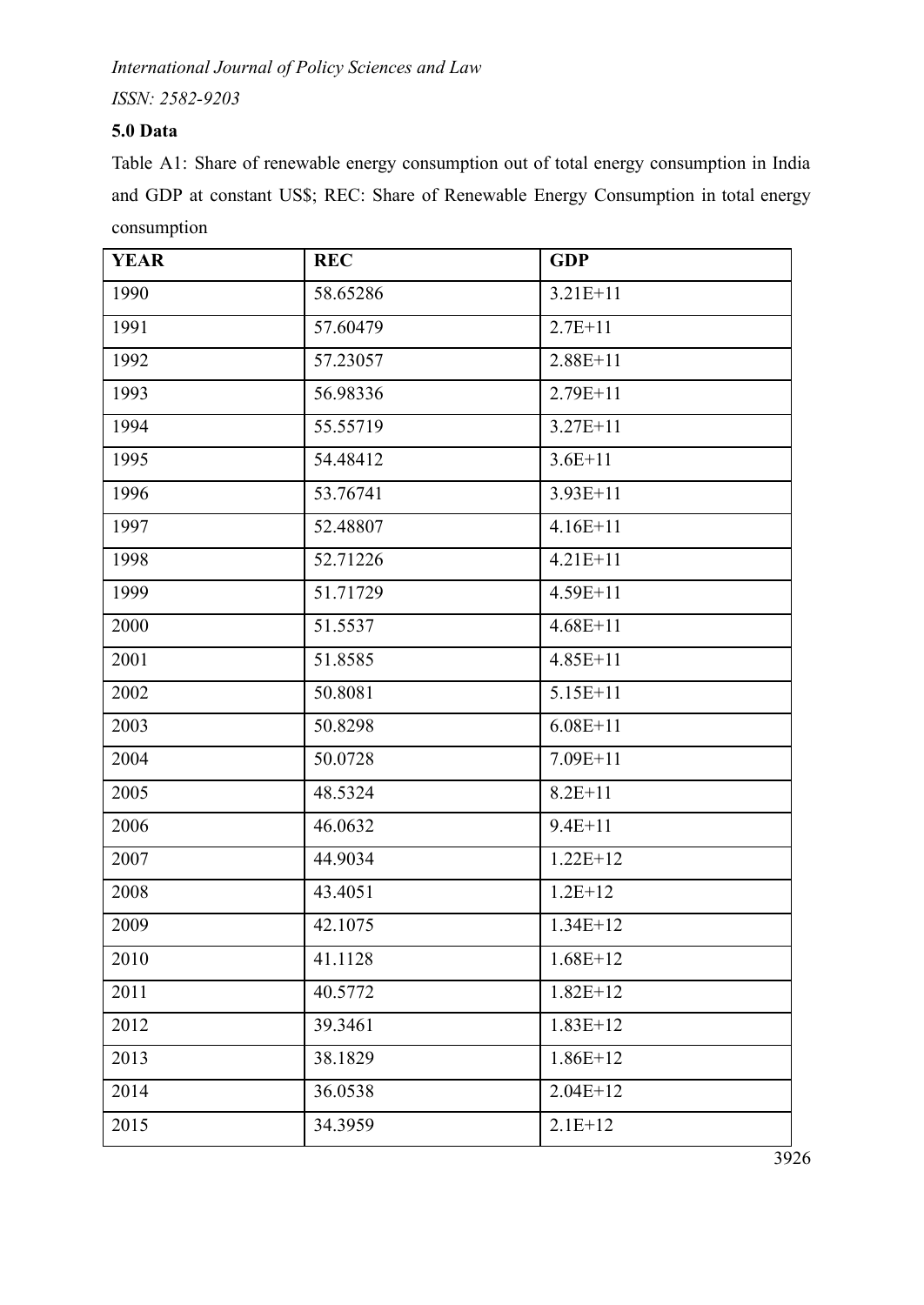*ISSN: 2582-9203*

| 2016 | 33.5629 | $2.29E+12$ |
|------|---------|------------|
| 2017 | 32.2121 | $2.65E+12$ |
| 2018 | 31.6892 | $2.7E+12$  |

*Source: World Development Indicators*

There is a fall in renewable energy consumption over the years from1990 to 2018. However, it shows a slight upturn in 1998, 2001,2003. During the same period, it shows a consistent increase in the GDP of the country except for 1991 and 1993. This may have happened because of the increasing cost incurred due to the consumption of renewable energy.

Table A2: Share of renewable energy consumption out of total energy consumption in the USA and GDP at constant US\$; REC: Share of Renewable Energy Consumption in total energy consumption

| <b>YEAR</b> | <b>GDP</b>   | <b>REC</b> |
|-------------|--------------|------------|
| 1990        | $5.96E+12$   | 4.175462   |
| 1991        | $6.16E+12$   | 4.50792    |
| 1992        | $6.52E+12$   | 4.763083   |
| 1993        | $6.86E+12$   | 4.281528   |
| 1994        | $7.29E+12$   | 4.088641   |
| 1995        | $7.64E+12$   | 4.726554   |
| 1996        | $8.07E + 12$ | 4.76393    |
| 1997        | $8.58E+12$   | 4.51426    |
| 1998        | $9.06E + 12$ | 4.534297   |
| 1999        | $9.63E+12$   | 5.709727   |
| 2000        | $1.03E+13$   | 5.4297     |
| 2001        | $1.06E+13$   | 4.6787     |
| 2002        | $1.09E+13$   | 4.8408     |
| 2003        | $1.15E+13$   | 5.3263     |
| 2004        | $1.22E+13$   | 5.4777     |
| 2005        | $1.3E+13$    | 5.8412     |
| 2006        | $1.38E+13$   | 6.3967     |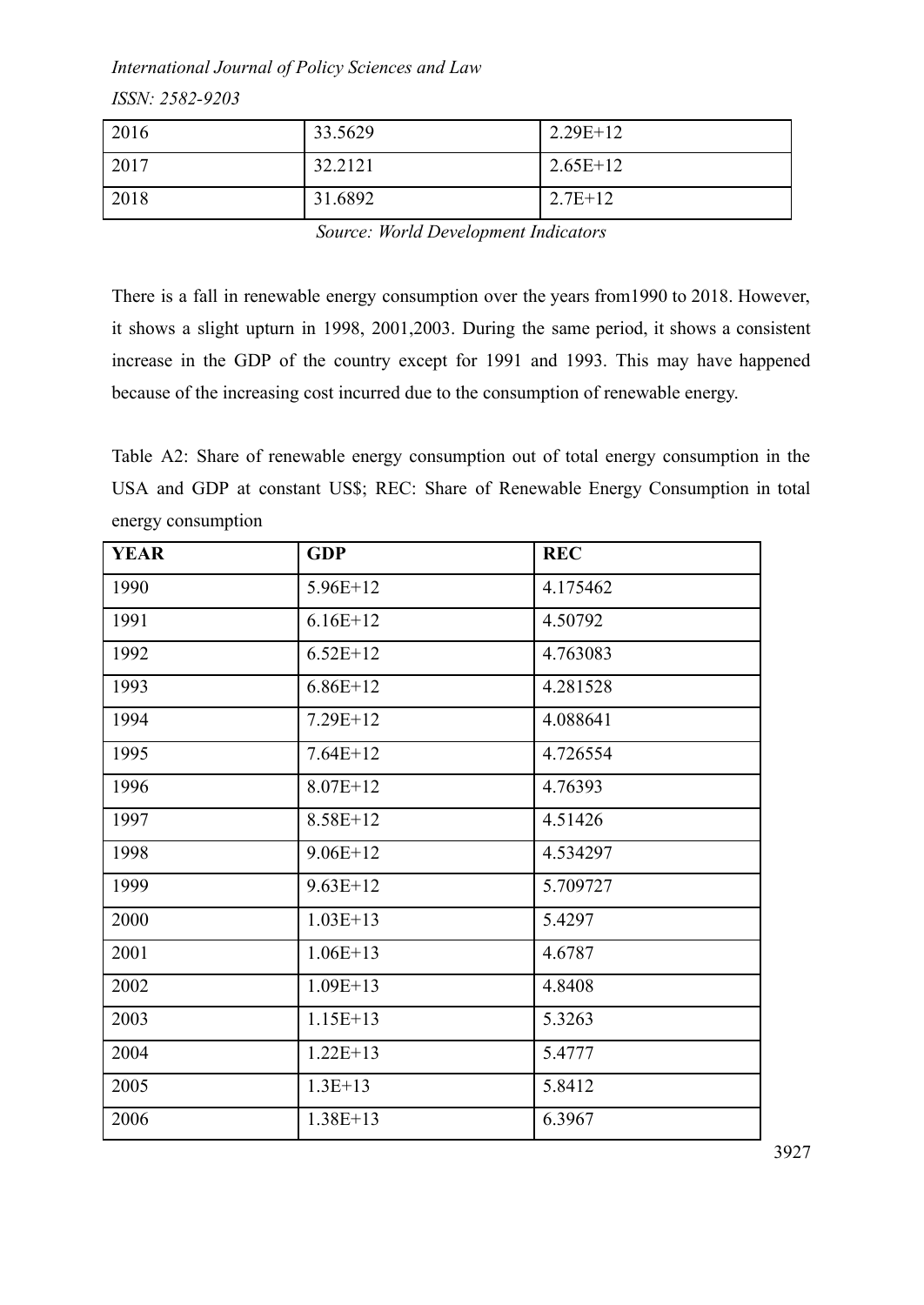*International Journal of Policy Sciences and Law*

| 2007 | $1.45E+13$ | 6.3042  |
|------|------------|---------|
| 2008 | $1.47E+13$ | 6.8456  |
| 2009 | $1.44E+13$ | 7.3544  |
| 2010 | $1.5E+13$  | 7.4357  |
| 2011 | $1.55E+13$ | 8.3642  |
| 2012 | $1.62E+13$ | 8.7281  |
| 2013 | $1.68E+13$ | 9.0833  |
| 2014 | $1.75E+13$ | 9.2205  |
| 2015 | $1.82E+13$ | 9.0339  |
| 2016 | $1.87E+13$ | 9.4563  |
| 2017 | $1.95E+13$ | 9.9191  |
| 2018 | $2.06E+13$ | 10.1072 |

*Source: World Development Indicators*

There is a rise in renewable energy consumption over the years from1990 to 2018. However, it shows a slight downturn in 2009 due to the Great Recession. During the same period, it shows a consistent increase in the GDP of the country except for 1993,1994,1997, and 2001. This may have happened because of the reduced cost incurred due to renewable energy consumption due to proper infrastructure facilities and skills.

## **6.0 Identification of Trend Rate and Consumption**



*Chart 1.1: Trend of Renewable energy consumption (Black) and GDP in India (Grey)*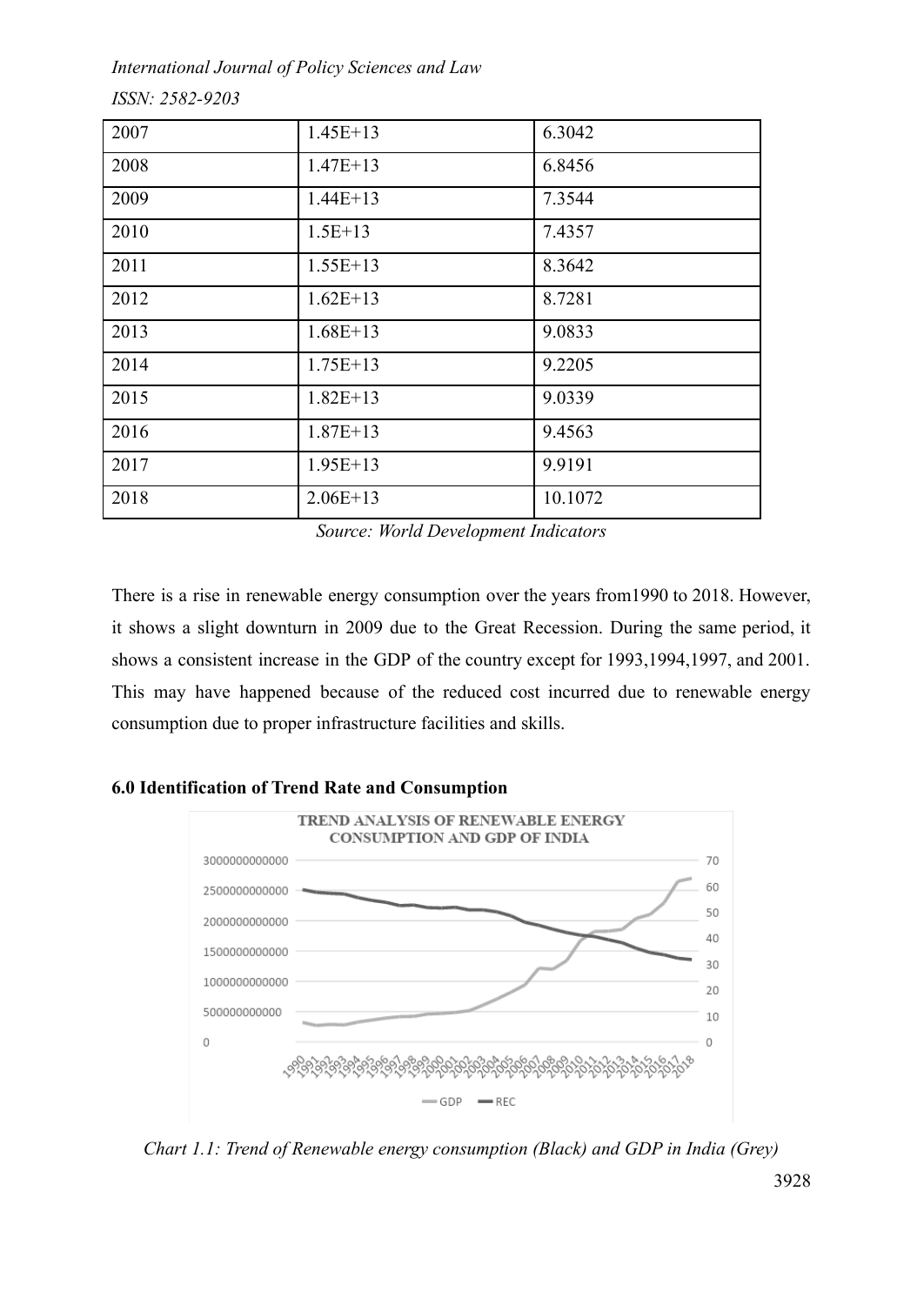## *ISSN: 2582-9203*



*Chart 1.2: Trend of Renewable energy consumption (Black) and GDP in the USA (Grey) Source: Author's calculations*

From chart 1.1 we can conclude that there is an inverse relationship between renewable energy consumption and GDP in India. Over the period 1990 to 2018, as GDP increases the share of renewable energy decreases. Therefore, there is a decreasing trend in renewable energy consumption as compared to the increasing trend in GDP. However, in chart 1.2, we can say that there is an increasing trend in renewable energy consumption and GDP in the USA. This has been presented in tables A1 and A2.

## **7.0 Regression Results and Analysis**

The model has been estimated separately for both the countries using a simple linear regression method with the share of renewable energy consumption as a dependent variable and GDP as the independent variable and the results are as follows: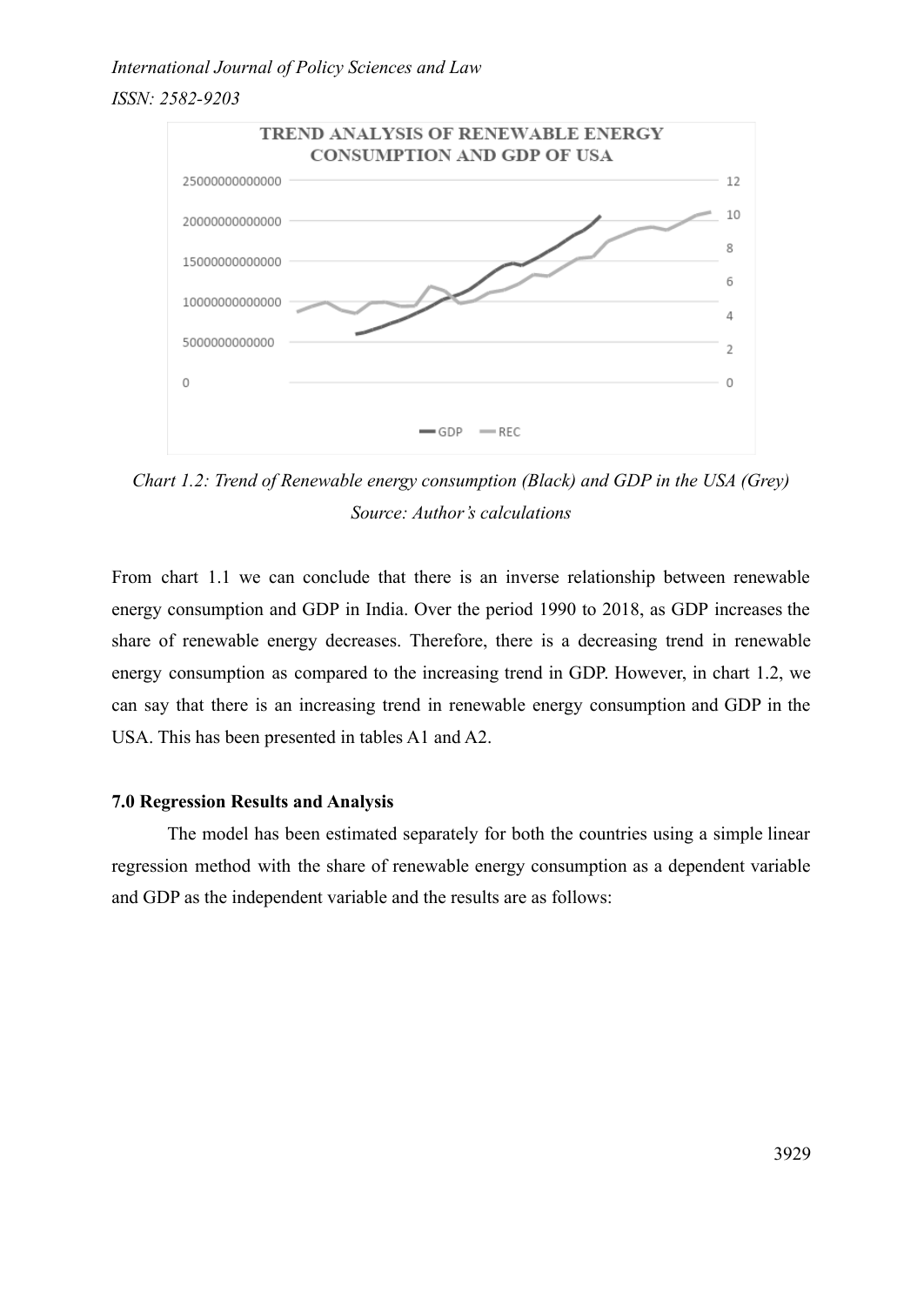*ISSN: 2582-9203*

Table1: Regression result: Economic growth from Renewable Energy Consumption in India

Regression Statistics

| Multiple R    | 0.98181  |
|---------------|----------|
| R Square      | 0.963951 |
| Adjusted<br>R |          |
| Square        | 0.962616 |
| Standard      |          |
| Error         | 1.53E+11 |
| Observations  |          |

|            |              |    |                |           |              | Significance |
|------------|--------------|----|----------------|-----------|--------------|--------------|
|            |              | df | <b>SS</b>      | <b>MS</b> | $\mathbf{F}$ | F            |
|            |              |    | $1.69E+2$ 1.69 |           | 721.983      |              |
| Regression | $\mathbf{1}$ |    | 5              | $E+25$ 5  |              | 5.1E-21      |
|            |              |    | $6.31E+2$ 2.34 |           |              |              |
| Residual   | 27           |    | 3              | $E+22$    |              |              |
|            |              |    | $1.75E + 2$    |           |              |              |
| Total      | 28           |    | 5              |           |              |              |

|            |              | Standard  |         |                |            | Upper   | Lower         | Upper     |
|------------|--------------|-----------|---------|----------------|------------|---------|---------------|-----------|
|            | Coefficients | Error     |         | t Stat P-value | Lower 95%  | 95%     | 95.0%         | 95.0%     |
|            |              | $1.64E+1$ | 32.9    | 2.45E-2        |            | 5.74E   | $5.07E+1$     | $5.74E+1$ |
| Intercept  | $5.41E+12$   |           | 3844    | -3             | $5.07E+12$ | $+12$   | $\mathcal{L}$ |           |
|            |              | $3.45E+0$ | $-26.8$ |                |            | $-8.6E$ |               | $-8.6E+1$ |
| <b>REC</b> | $-9.3E+10$   | 9         | 697     | 5 1 E - 2 1    | $-1E+11$   | $+10$   | $-1E+11$      | $\theta$  |

Source: Author's calculation

The regression results show that India's economic growth is largely affected by the consumption of renewable energy. It has been found that REC has a negative effect on India's economic growth. An increase in the share of renewable energy consumption will have an adverse impact on the economic growth of India.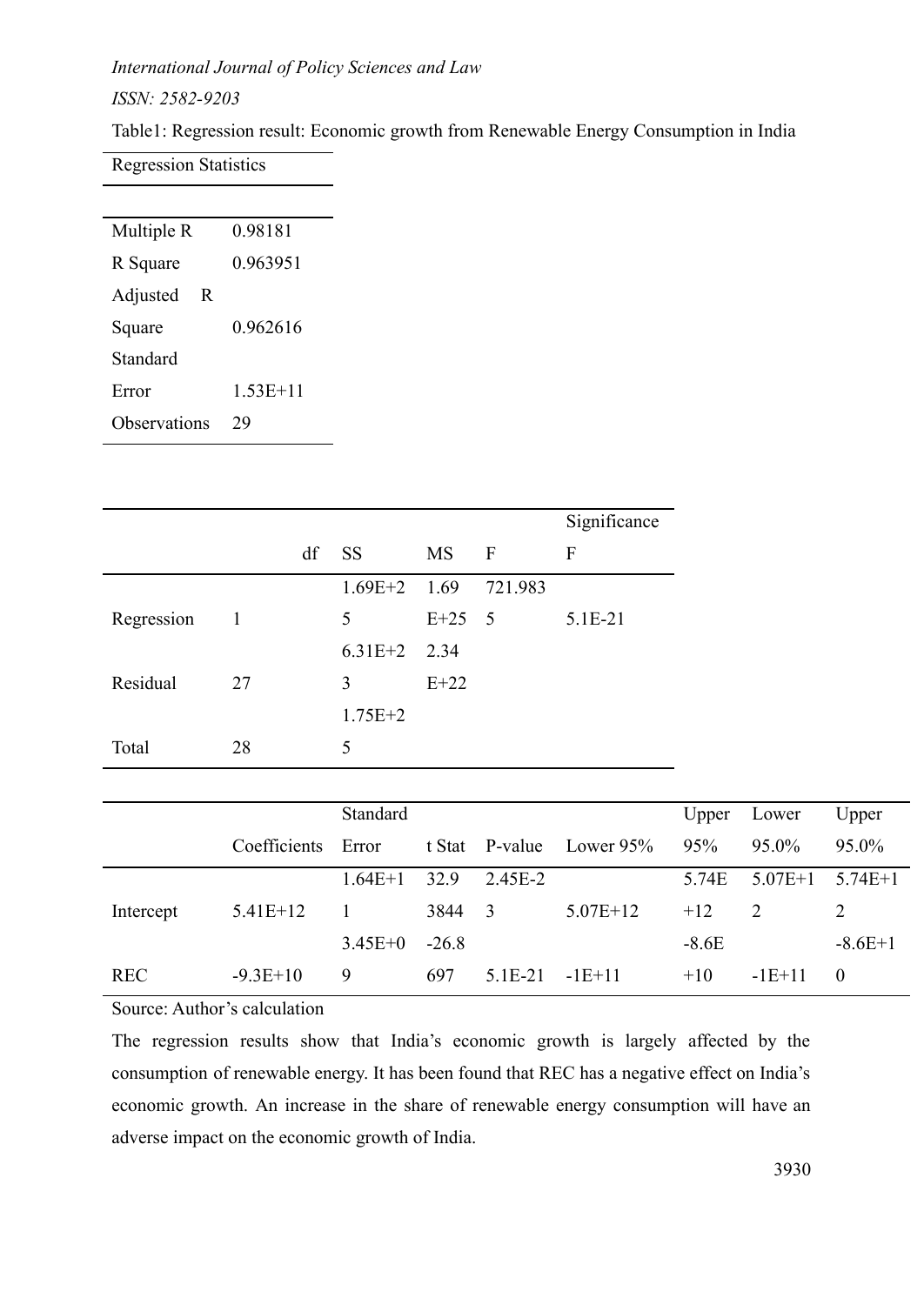*ISSN: 2582-9203*

Table2: Regression result: Economic growth from Renewable Energy Consumption in USA

Regression Statistics

| Multiple R    | 0.954425   |  |
|---------------|------------|--|
| R Square      | 0.910928   |  |
| Adjusted<br>R |            |  |
| Square        | 0.907629   |  |
| Standard      |            |  |
| Error         | $1.34E+12$ |  |
| Observations  | 79         |  |
|               |            |  |

|            |                            |    |                 |                | Significance |                |
|------------|----------------------------|----|-----------------|----------------|--------------|----------------|
|            |                            | df | <b>SS</b>       | MS             | $\mathbf{F}$ | $\overline{F}$ |
|            |                            |    |                 | 4.95           |              |                |
|            |                            |    | $4.95E+2$ $E+2$ |                | 276.124      |                |
| Regression | $\overline{\phantom{0}}$ 1 |    | 6               | 6              | 2            | 1.05E-15       |
|            |                            |    |                 | 1.79           |              |                |
|            |                            |    | $4.84E+2$ $E+2$ |                |              |                |
| Residual   | 27                         |    | 5               | $\overline{4}$ |              |                |
|            |                            |    | $5.43E + 2$     |                |              |                |
| Total      | 28                         |    | 6               |                |              |                |

|            |              | Standard t |        |                |            | Upper   | Lower     | Upper     |
|------------|--------------|------------|--------|----------------|------------|---------|-----------|-----------|
|            | Coefficients | Error      | Stat   | P-value        | Lower 95%  | 95%     | 95.0%     | 95.0%     |
|            |              | $8.49E+1$  | $-1.2$ | 0.21348        |            | $6.6E+$ | $-2.8E+1$ |           |
| Intercept  | $-1.1E+12$   |            | 7411   | $\overline{4}$ | $-2.8E+12$ | 11      | 2         | $6.6E+11$ |
|            |              | $1.27E+1$  | 16.6   | 1 05E-1        |            | 2.36E   | $1.84E+1$ | $236E+1$  |
| <b>REC</b> | $2.1E+12$    |            | 1699   | - 5            | $1.84E+12$ | $+12$   | 2         |           |

Source: Author's calculation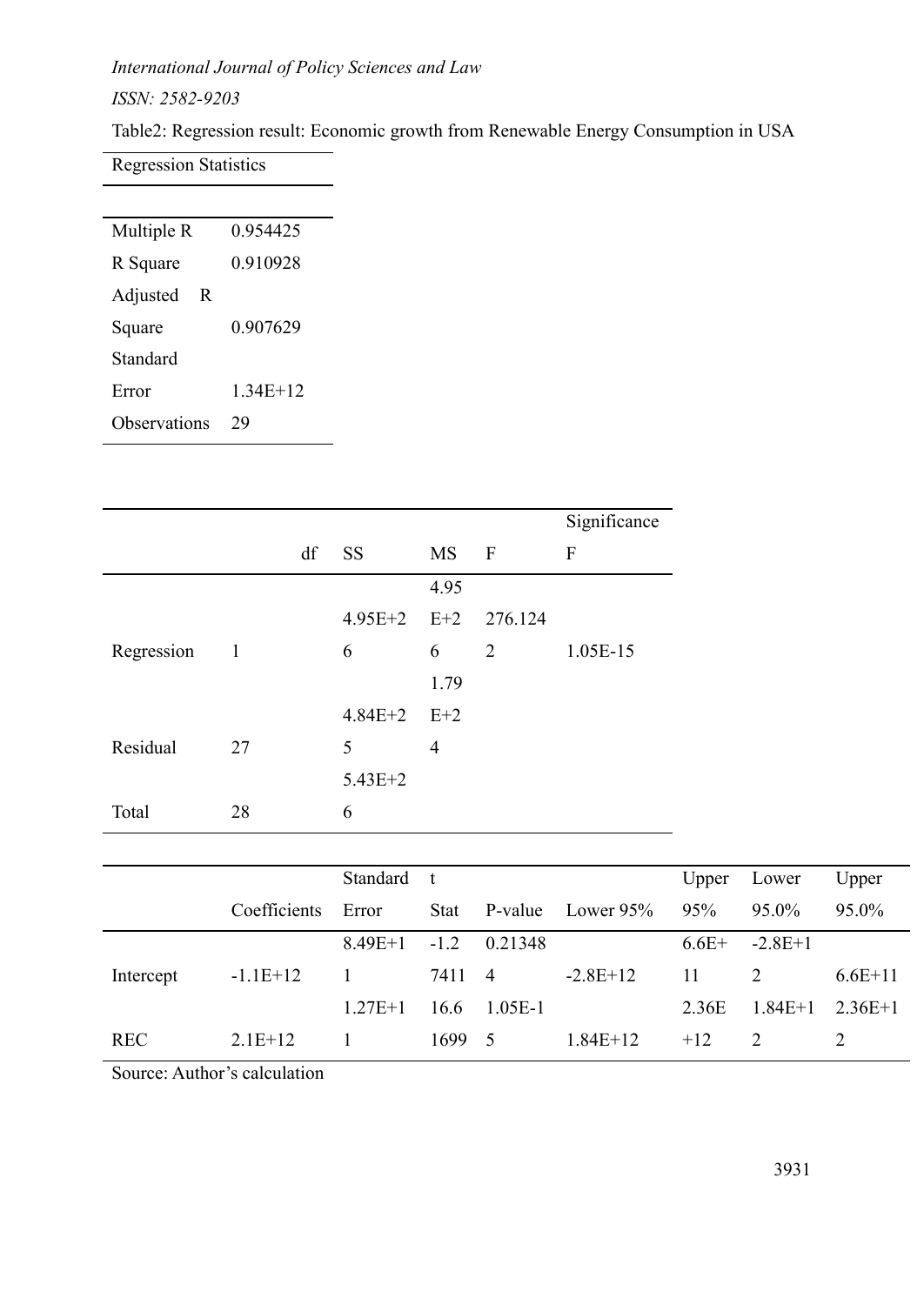## *ISSN: 2582-9203*

The regression results show that the economic growth of the USA is largely affected by the consumption of renewable energy. It has been found that REC has a positive effect on India's economic growth. An increase in the share of renewable energy consumption will have a positive impact on the economic growth of the USA.

## **8.0 Interpretation**

For India, when the consumption of renewable energy increases by 1 unit it leads to a decline of GDP by 9.3E+10 units. However, the p-value states that the result is significant at a 1% level and there is enough evidence to reject the null hypothesis. The R square value is very high; therefore, it is a good regression model, so renewable energy consumption is one of the major factors determining the economic growth of India. This is shown in table 1.

In the case of the USA, when the consumption of renewable energy increases by 1 unit it leads to an increase in GDP by 2.1E+12 units. However, the p-value states that the result is significant at a 1% level and there is enough evidence to reject the null hypothesis. The R square value is very high; therefore, it is a good regression model, so renewable energy consumption is one of the major factors determining the economic growth of the USA. This is shown in table 2.

The economic growth of India and the USA is governed significantly by renewable energy factors, one of which is renewable energy consumption. In the case of India, renewable energy consumption has an adverse relation to the economic growth of the country whereas, in the case of the USA, there is a positive relationship between the two. This disagrees with the results of several studies which show a positive impact of renewable energy consumption on economic growth. It can be said that there are investments involving huge amounts of economic costs in terms of GDP per capita. Thus, the results in the case of India support the growth hypothesis.

There are major differences between USA and India's monetary and fiscal policies, social democracy, demographic composition, production, technology, and resources. These discrepancies across nations may result in disparities in their contributions to their country's growth. Thus, there can be factors apart from renewable energy consumption which is responsible for the country's economic growth. A similar trend was observed in the case of BRICS countries as well [4].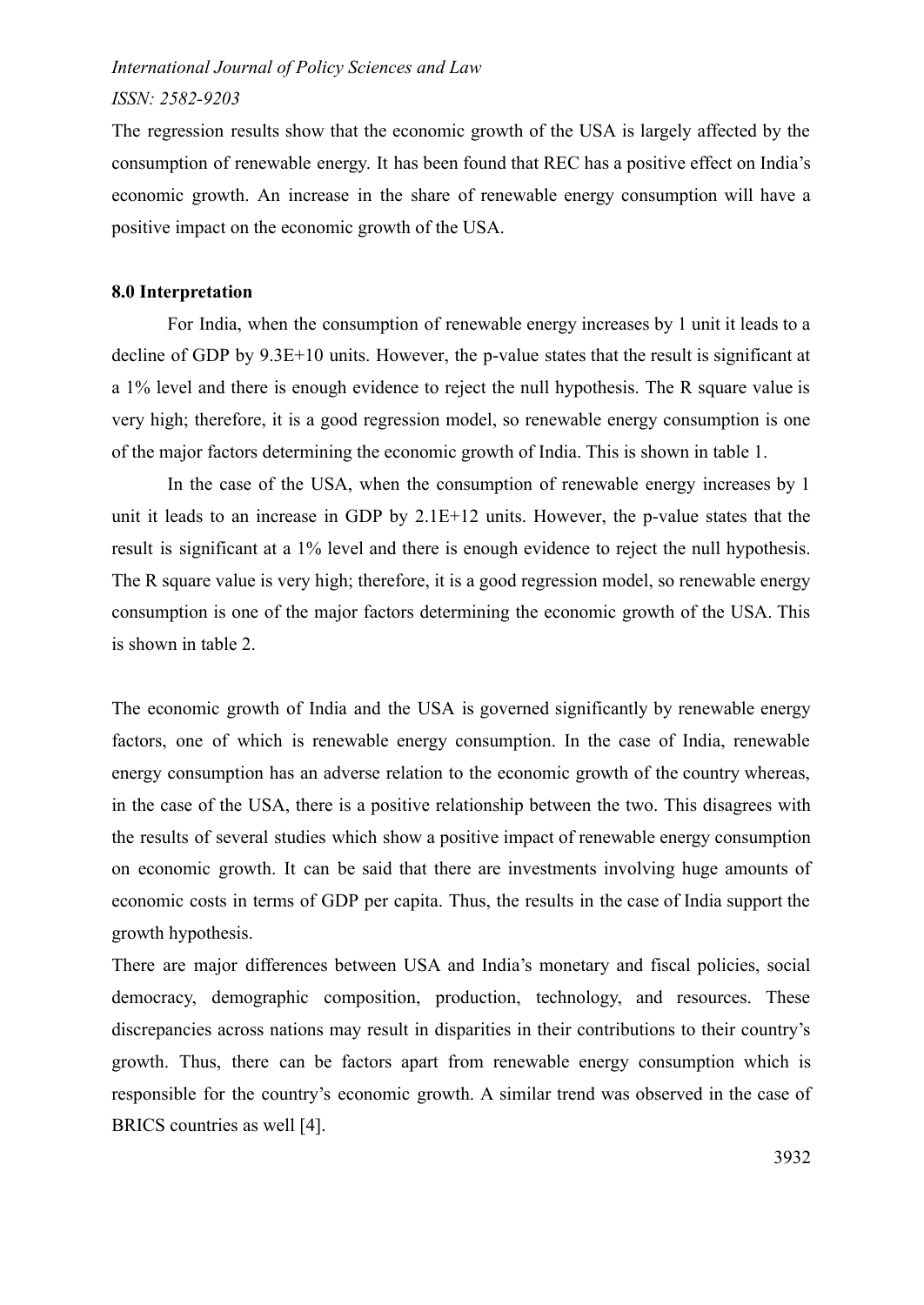*ISSN: 2582-9203*

## **9.0 Limitations of the Study**

There are other factors affecting the economic growth of a country other than renewable energy consumption that has not been included in the regression analysis. The inclusion of other control variables may affect the result. This leaves scope for future research. However, this is considered a limitation of the present study.

As the dataset used in the study is time-series data, the application of the Granger Causality method instead of the OLS Regression may have produced better results than the present one. The country-specific factors for economic growth have not been considered. The inclusion of those factors may alter the result.

## **10.0 Conclusion**

Across the world, there have been discussions about the usage of renewable sources of energy and how it would lead to sustainable growth in place of the non-renewable sources of energy which led to pollution, global warming, and climate change. Contrary to popular belief, the findings of this study do not support the generally held assumption that investing in the production and use of renewable energy will increase growth. It has been shown that governments suffer higher economic costs and slower economic growth while switching from traditional energy to renewable energy in the case of developing countries like India but the results are the opposite in the case of developed countries like the USA. The findings of this paper are consistent with the growth hypothesis in the case of India but not in the case of the USA. A huge part of the budget of each country is allocated towards the improvement of the renewable energy sector by harnessing wind energy, solar energy, water resources, etc. However, the transition is very rough and involves huge production and consumption costs which lead to a negative impact on the growth of developing countries whereas, in the case of developed countries, it has a positive impact and proves to reduce extra costs. This is because of renewable energy policies, proper infrastructure, funding, skilled labour, capital, and public awareness which has been involved to develop the renewable energy sector.

Despite the negative consequences, the focus must remain on clean and sustainable energy. Policymakers of developing countries must examine their domestic renewable energy policies and identify the primary country-specific variables that are negatively impacting growth. The negative impact will be mitigated through the formulation of realistic and result-oriented policies, as well as their successful execution.